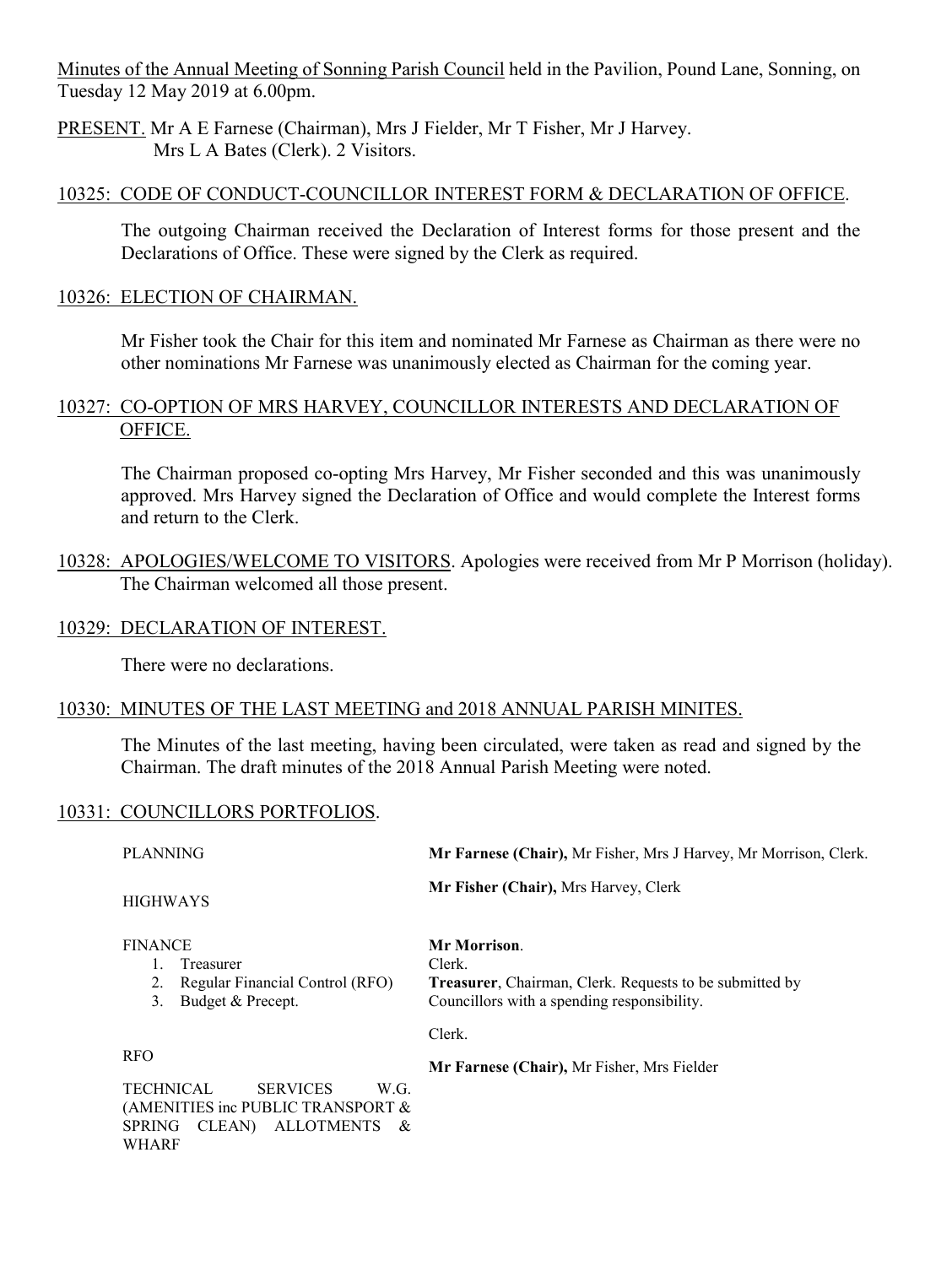## 10331: COUNCILLORS PORTFOLIOS (Cont'd).

TECHNICAL SERVICES W.G. (AMENITIES inc PUBLIC TRANSPORT & SPRING CLEAN) ALLOTMENTS & WHARF RECREATION & ENVIRONMENT INC. **Mrs Harvey (Chair)** CHILDREN'S PLAYGROUND POLICE & SECURITY WEB SITE (Inc. Facebook) **Mr Farnese (Chair),** Mr Fisher, Mrs Fielder Mr Farnese, Mr Fisher, Clerk **Mrs Fielder (Chair),** Mr Fisher **Mr Morrison,** Mr Gilmore, Clerk.

#### 10132: APPOINTMENT TO OUTSIDE BODIES.

ALMSHOUSE TRUST SONNING & DISTRICT WELFARE TRUST SONNING EDUCATIONAL FOUNDATION PEARSON HALL MANAGEMENT COMMITTEE SONNING TWINNING ASSOCIATION FIRE BRIGADE TRUST

Mr Parker (from Feb '09) Mrs Baldwin (ongoing) Mrs Baldwin (ongoing) Mrs Robinson (Ongoing) Chairman (ex-officio) Chairman (ex-officio)

#### 10133: CORRESPONDENCE

Pavilion Meeting. This would be held on 23 May at 6.00pm in the pavilion. The Chairman, Mr Fisher and Mrs Harvey would attend.

10k and 5k Run 26 May. Unfortunately SPC, SLTC and residents of Gunners Lane had not been informed by Berkshire Sports but they had now been made aware. The Clerk would ask SLTC if they would open the vehicular access to the field to avoid a crush at this pinch point.

Request to install potting shed on allotment. The new tenant on allotment 2 had asked to remove the existing shed and to replace with a new one. This was unanimously agreed.

Request from Berkshire Ladies Cricket Team. The team wished to practice on KGV Field on 29 May, then on Wednesdays from 3 July to 14 August. There would be a clash with planning on two occasions, 17 July, but the ladies would not need to use the pavilion and it would be possible to hold the planning meeting at the same time. It was unanimously agreed to allow the request.

Pavilion Report in Henley Standard. There was concern about the content of the report, which indicated a SCC project rather than a joint project. The Chairman would draft some background. New Pavilion Meeting 16 April. Councillors were invited to attend this meeting in the pavilion. WBC Volunteer Centre. The Centre were holding a fundraising sale of plants on 29 May,

10.00amd till 2pm in Wokingham market Place. V E Day 8-10 May 2020. The Clerk would put this on the agenda for the next meeting.

Invitation to Iftar Dinner 17 May RC&HC. Unfortunately no one was available to attend but the Clerk would send regrets and best wishes for the event.

### 10334: PLANNING.

**Report**. The Chairman said that planning permission at Butts Hill House (190630), had been approved.

**The following applications were on going**)**:** Sonning Golf Club (190557): Holme Park Sports Ground (190606: The Lawns Old Bath Road (190693).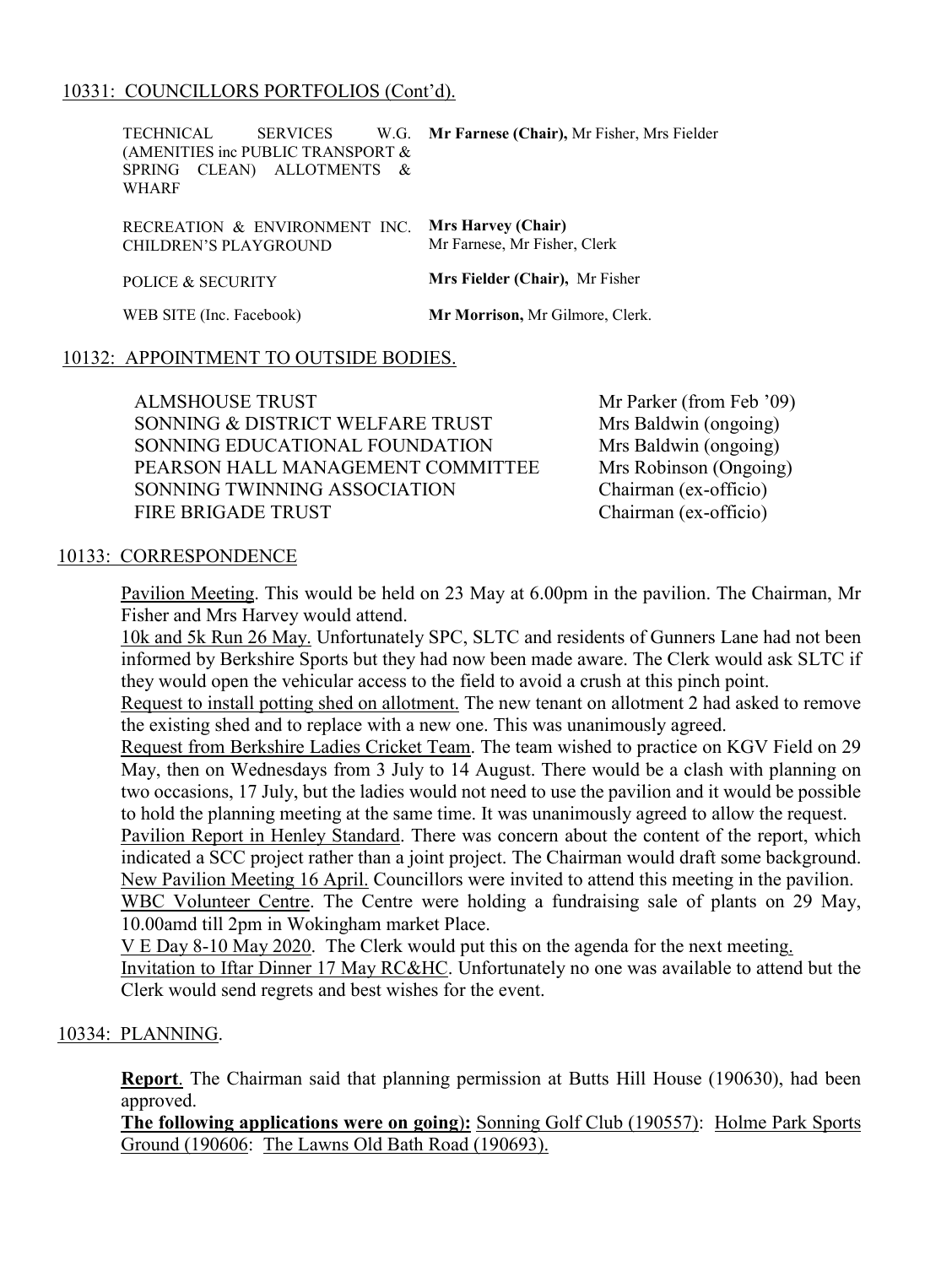#### 10335: PLANNING (Cont'd).

 **The following applications had been refused.** No refusals. **The following new applications had been received.** No new applications**.**

#### 10336: QUESTIONS FOR BOROUGH COUNCILLOR

In the absence of Cllr. Firmager, there were no questions.

#### 10337: PARISHIONER QUESTIONS.

Mr Doyle asked about the Churchyard gate. Mrs Fielder said that this was being dealt with. Questioned about this by Mr Doyle, Mrs Fielder said that she had spoken to the Vicar who said that this was the responsibility of the Church Wardens and they would be discussing at their next meeting. Mrs Fielder would report back at the June meeting. Mr Doyle said that he would be willing to make a donation towards repair of the gate. Mr Doyle said that he had suggested that the Chairman should write to welcome letter to the new Lock Keeper and asked if the Chairman had done so. The Chairman said that he had reconsidered the request and decided that this would be setting a precedent and as Mrs Harvey had already extended an invitation to the Lock Keeper to attend the AGM it was not necessary. Mr Doyle was disappointed with this reply and an exchange of words between him and the Chairman followed. Mr Doyle then said that the Lock Keeper had asked about a defibrillator for the Lock.

# 10338: FINANCE.

a) Payment of Accounts May (1-30 April). Mr Fisher proposed making the following payments, Mrs Harvey seconded and these were approved unanimously.

| Date     | Cha | Name           | <b>Service item</b>     | Gross   | VAT   | <b>Net</b> | Committee         | Sub-committee      |
|----------|-----|----------------|-------------------------|---------|-------|------------|-------------------|--------------------|
| 01/04/19 | 584 | P J Doyle      | Litter + Mooring signs+ | 339.00  | 0.00  | 339.00     | <b>ENVIRON</b>    | <b>Wharf Mtnce</b> |
|          |     |                | repaint power sign      |         |       |            |                   |                    |
| 11/04/19 | 585 | Purco Print    | <b>Newsletters</b>      | 65.00   | 0.00  | 65.00      | <b>ADMIN</b>      | Photocopying       |
| 11/04/19 | 586 | Castle Water   | Square                  | 287.49  | 0.00  | 287.49     | <b>SPORT</b>      | Other (SCC)        |
| 11/04/19 | 586 | Castle Water   | Allotments              | 31.98   | 0.00  | 31.98      | <b>ENVIRON</b>    | Allot. Water       |
| 11/04/19 | 587 | Sonning Litter | Litter March            | 150.00  | 0.00  | 150.00     | <b>HIGHWAYS</b>   | Litter             |
| 11/04/19 | 588 | <b>SSE</b>     | St. Light Repairs       | 276.28  | 46.05 | 230.23     | <b>HIGHWAYS</b>   | St. Light Repairs  |
| 11/04/19 | 589 | Son. Landscape | Mow Playground          | 30.00   | 0.00  | 30.00      | <b>RECREATION</b> | Mow Playground     |
| 11/04/19 | 589 | Son. Landscape | Mow Wharf               | 28.00   | 0.00  | 28.00      | <b>ENVIRON</b>    | Mow Wharf          |
| 11/04/19 | 589 | Son. Landscape | Cut Wharf Hedge         | 60.00   | 0.00  | 60.00      | <b>ENVIRON</b>    | Wharf Hedge        |
| 20/04/19 | 590 | Playsafety     | ROSPA Report            | 231.60  | 38.60 | 193.00     | <b>RECREATION</b> | <b>ROSPA</b>       |
|          |     |                | <b>TOTAL</b>            | 1499.35 | 84.65 | 1414.70    |                   |                    |

**SPC PAYMENT OF ACCOUNTS APRIL (1 TO 30 APRIL) '19**

- b) Report. The Clerk had prepared a report which was noted.
- c) 2018/19 Income & Expenditure Accounts.

In his absence, Mr Morrison had prepared the 2018/19 accounts. The Chairman proposed adopting them, Mr Fisher seconded and this was unanimously approved.

d) New Signatory.

With the resignation of Mrs Pownall it was necessary to appoint a new signatory. Following discussion The Chairman, with her approval, proposed Mrs Harvey and this was unanimously approved.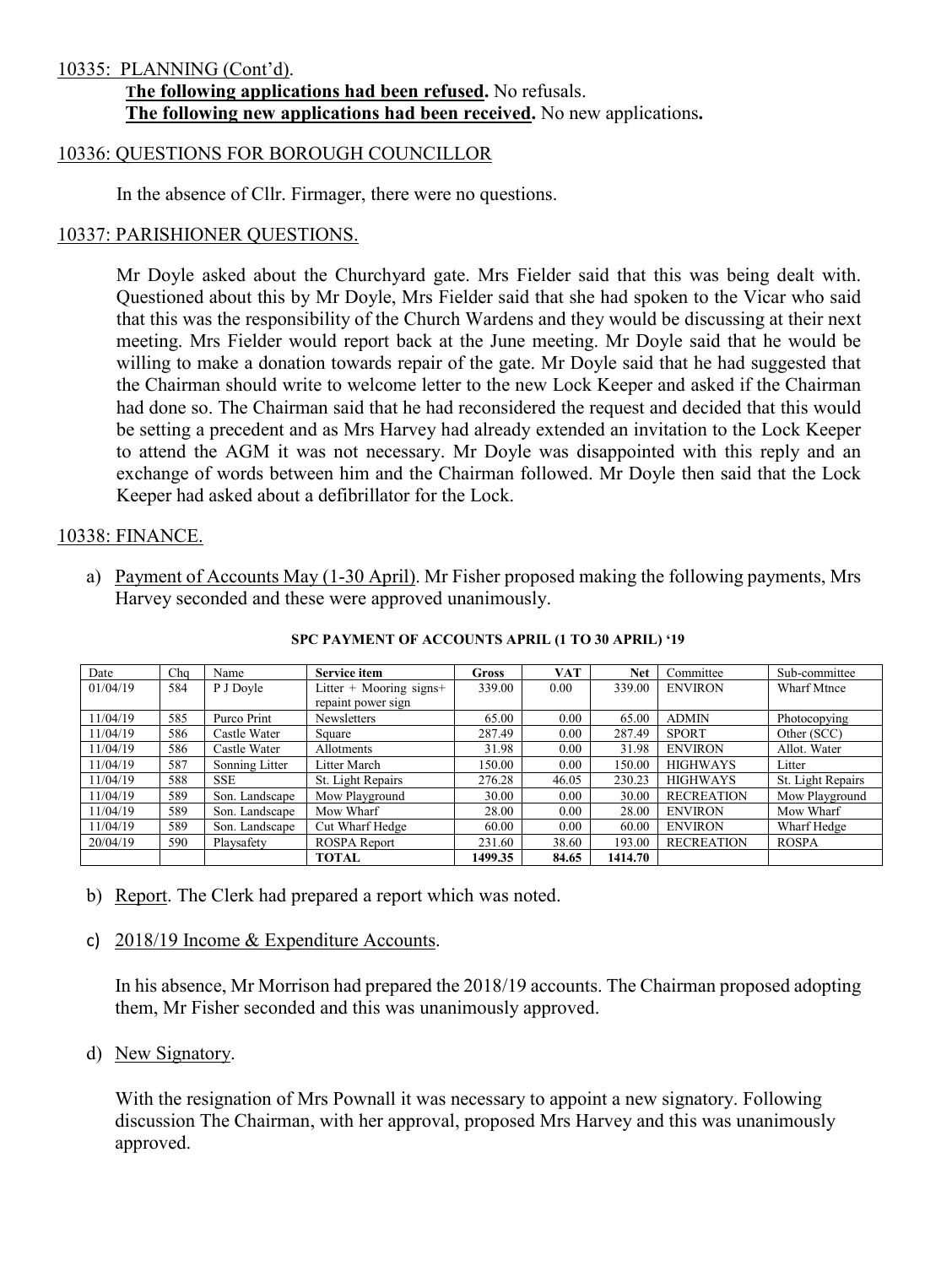# 10339: HIGHWAYS

School Crossing. Mr Fisher said that he had discussed the introduction of a new light controlled crossing in Twyford with Mr Mantel who had said that this was close to their primary school and WBC had agreed because of the number of heavy vehicles travelling along this stretch of road. Mr Fisher agreed to check what these figures were. It was pointed out that there had been minor accidents plus one loss of life involving vehicles in Pound Lane. Mr Fisher had also reported the recent accident involving his son, when a vehicle had driven into the back of his son's vehicle. Mr Fisher said that if the upgrades were introduced in Pound Lane then the 20mph zone would have to be extended into all the side roads joining Pound Lane, requiring six speed surveys. It was agreed that the 20mph zone should be extended to the A4 as no additional speed survey would be required. However Mr Fisher thought that WBC would be unlikely to change their view on a puffin crossing. Following discussion it was agreed that Mr Fisher would request a meeting with WBC to discuss the situation and arrange a petition to back up the request for a puffin crossing.

Speed Indicators (SID). Mr Fisher said that the figures for Pound Lane were similar to previous months, with one vehicle travelling at 55mph at 4.15am and another at 9.15 am. Over a three month period the level of vehicles travelling on Pound Lane had increased by 9%. The daily average was 4000 vehicles south bound and a similar number northbound. Charvil Lane had slightly fewer vehicles, 3600, and slightly lower speeds. Overall speeds had reduced since the introduction of the two SID's.

Speed/Lorry Watch. Mr Fisher said that Thames Valley Police had changed the requirements so that only trained people could operate the speed cameras and these could only be booked one week ahead. This made it more difficult to arrange for three trained people to be available at the same time. However the police were now prosecuting speeding drivers. One HGV had been seen in Charvil Lane and the driver had driven over the Bridge..

Pound Lane Survey-Speed Hump. No further update. Sonning Lane TRO. This was still ongoing.

### 10340: RECREATION AND ENVIRONMENT W.G.

- a) Safety Checks. The Chairman had inspected the playground and reminded Mr Fisher that the equipment needed to be cleaned. Mrs Fielder would inspect the exercise equipment.
- b) Field maintenance. This had been completed.
- c) Pavilion Fund Raising. The next meeting would be on 23 May.
- d) Tree Work. The Chairman said that the first phase of the work would start on 20 May.
- e) ROSPA Report. The Clerk said that the safety surfaces needed attention. The Chairman and Mrs Harvey would check this out.
- f) Recreation Path. The Chairman had seen a good example of a porous surface at the Wee Waif and would obtain details.
- g) Pagoda Light. The Chairman had purchased this and would arrange for it to be installed.
- h) Charvil Football Club Property. Mrs Harvey would continue to liaise with the Club.
- i) SLTC Main Gate. The Chairman said that this could be renovated and was making arrangements.

### 10341: TECHNICAL SERVICES.

Safety Checks. The Chairman had carried out the safety checks on the Wharf. Lighting Upgrade. Mr Fisher said that there had been no reply from Volker regarding the maintenance.

Wharf Gate. No update.